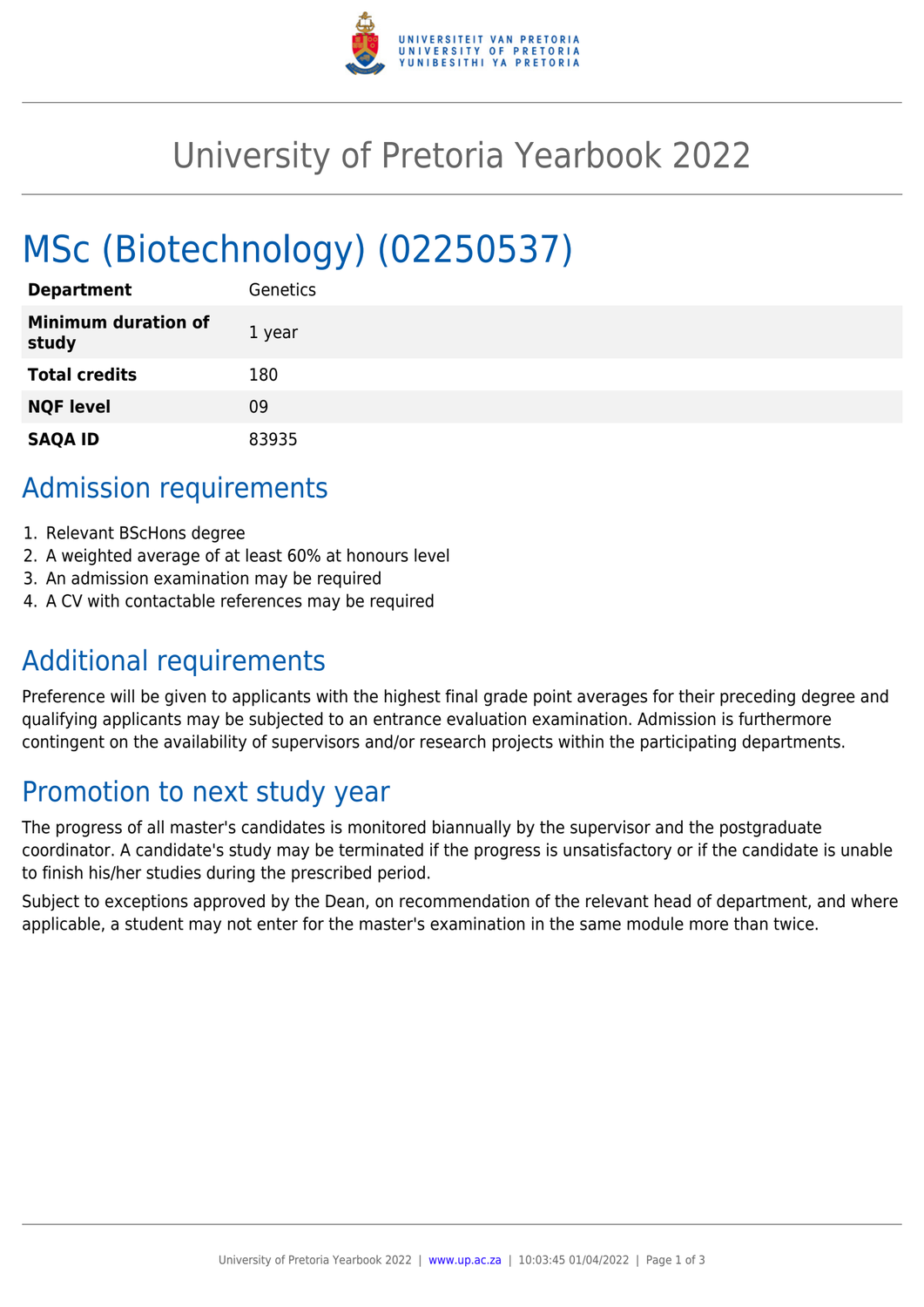

# Curriculum: Final year

**Minimum credits: 180**

## **Core modules**

## **Dissertation: Agronomy 890 (AGR 890)**

| <b>Module credits</b>         | 180.00                                |
|-------------------------------|---------------------------------------|
| <b>NQF Level</b>              | 09                                    |
| <b>Prerequisites</b>          | No prerequisites.                     |
| <b>Language of tuition</b>    | Module is presented in English        |
| <b>Department</b>             | Department of Plant and Soil Sciences |
| <b>Period of presentation</b> | Year                                  |

#### **Module content**

This module involves the development, presentation and approval of a research proposal, the execution of the research project, and the writing up and presentation of the research results. In addition to the dissertation, the student is also expected to compile a concept research paper for publication in a peer-reviewed UP accredited scientific journal.

## **Biochemistry: Dissertation 890 (BCM 890)**

| <b>Module credits</b>         | 180.00                                  |
|-------------------------------|-----------------------------------------|
| <b>NQF Level</b>              | 09                                      |
| <b>Prerequisites</b>          | No prerequisites.                       |
| <b>Language of tuition</b>    | Module is presented in English          |
| <b>Department</b>             | Biochemistry, Genetics and Microbiology |
| <b>Period of presentation</b> | Year                                    |

### **Dissertation: Plant science 890 (BOT 890)**

| <b>Module credits</b>         | 180.00                                |
|-------------------------------|---------------------------------------|
| <b>NQF Level</b>              | 09                                    |
| <b>Prerequisites</b>          | No prerequisites.                     |
| <b>Language of tuition</b>    | Module is presented in English        |
| <b>Department</b>             | Department of Plant and Soil Sciences |
| <b>Period of presentation</b> | Year                                  |

### **Dissertation: Genetics 890 (GTK 890)**

| <b>Module credits</b> | 180.00 |
|-----------------------|--------|
| <b>NQF Level</b>      | 09     |
|                       |        |